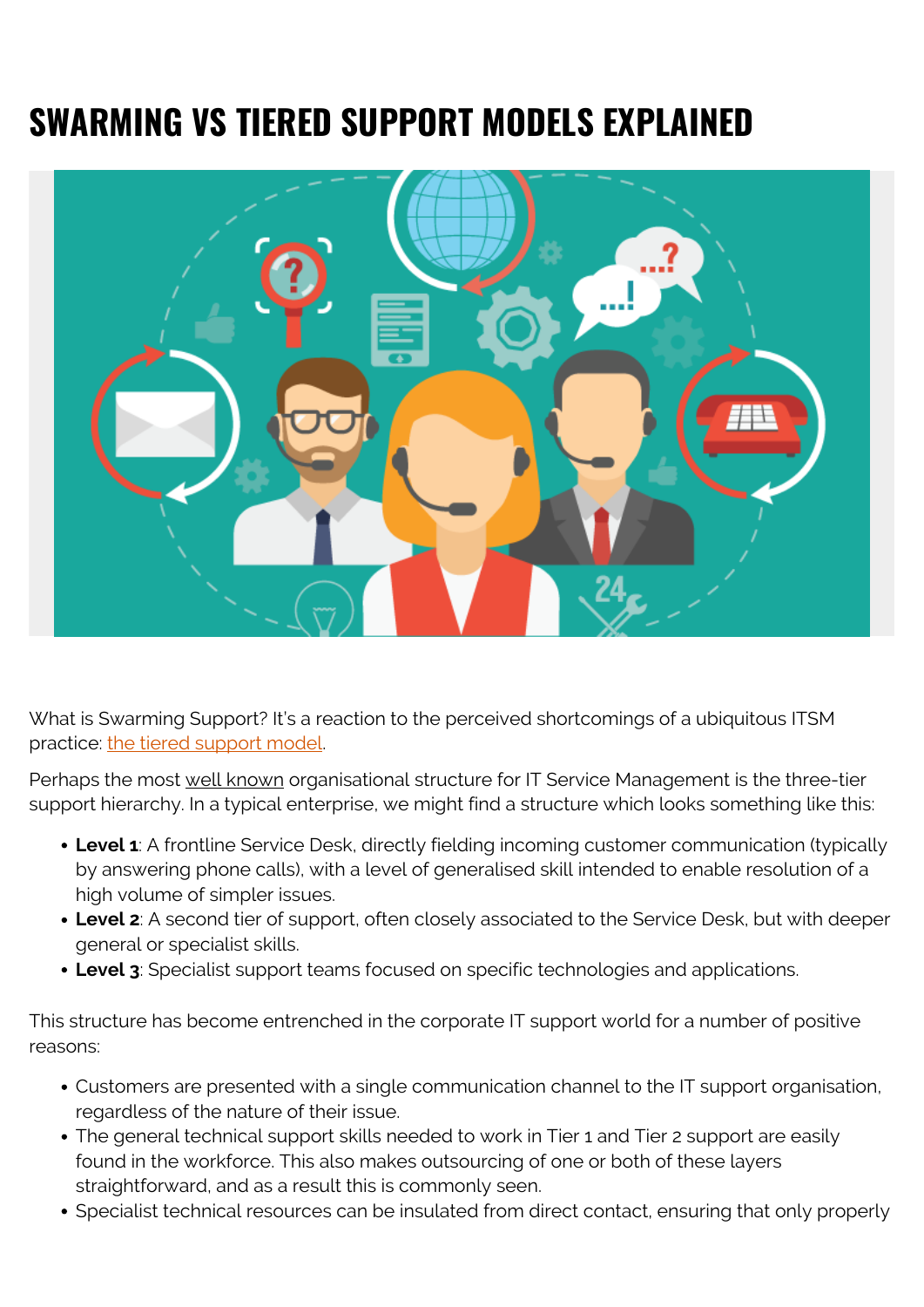triaged issues reach them.

The journey of a customer's case through this structure may start and end at the first line (in fact, in many organizations, customers have the opportunity to resolve their issue through automated selfservice — often described as "Level zero").

There are inevitably many issues, however, which are not resolvable by Level 1 support. These progress to Levels 2 and 3 through a process of escalation:



*Typical tiered support model*

Level 2 support agents typically handle fewer cases than their Level 1 counterparts, but these tend to be more complex, with a longer average effort on the part of the agent.

Tickets which make their way to Level 3 typically account for a small volume of the overall incoming caseload, but they are also the most complex issues, requiring the most specialist skills, and generally taking the most time to resolve.

Swarming attempts to replace this support structure with something rather different. Advocates of swarming contend that there are fundamental problems with the multi-tiered support model:

- Tiered Support can lead to cases "bouncing" from one team to another, often multiple times, as the organization attempts to find a single team which can drive the issue to resolution.
- The model is fundamentally siloed. The use of single-discipline teams reduces opportunities for knowledge dissemination.
- It leads to queues forming. Often a single issue may wait in a number of teams' ticket queues, each adding a delay to the issue's progress to resolution. The answer may be at level 2 or 3, but it takes time to get there, as it waits in a number of teams' queues along the way.

"Swarming" appeared late in the last decade as a proposal for a new framework for technical support organisation. It explicitly rejects the three-tier orthodoxy, in favour of a model of networked collaboration: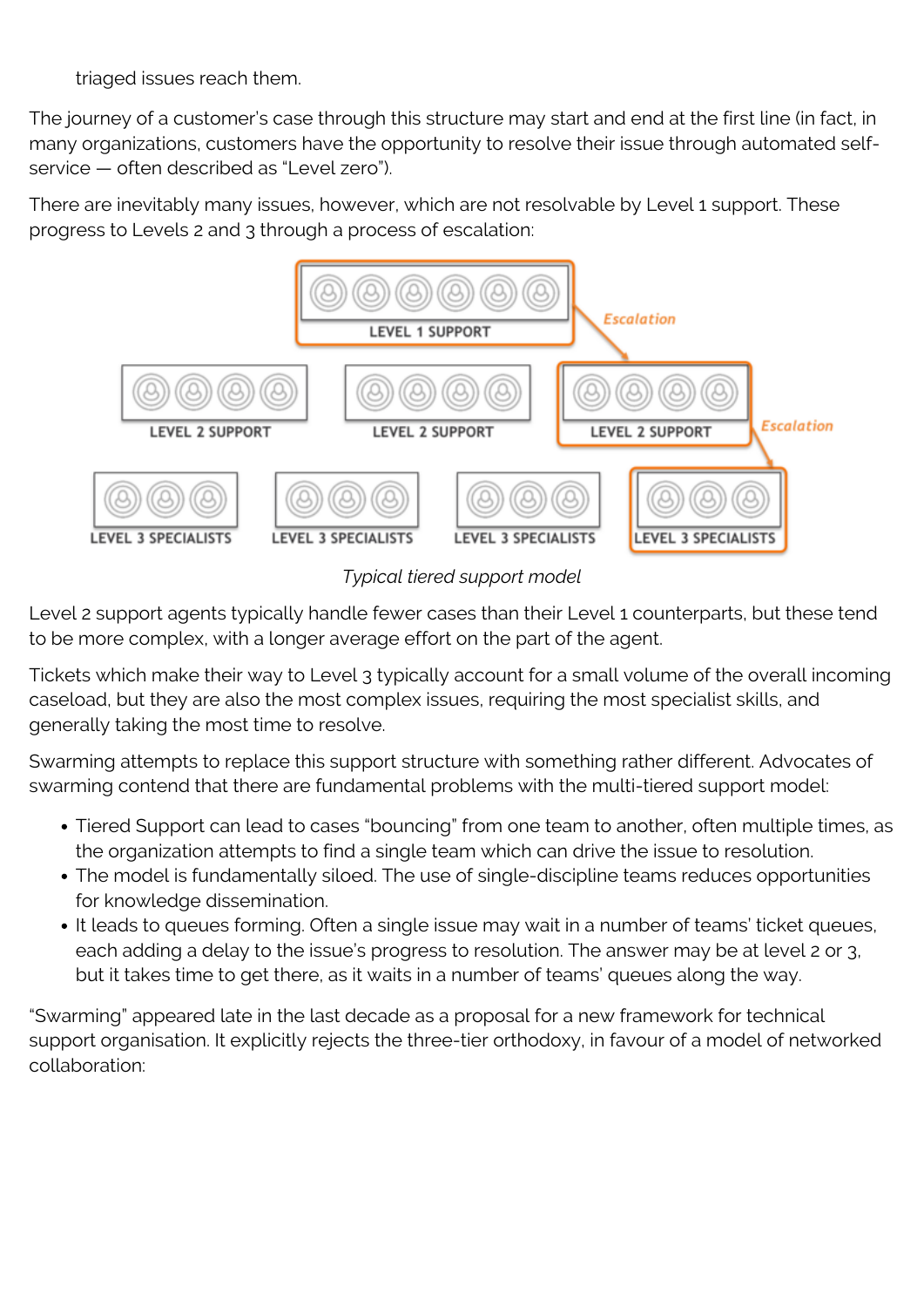

SOURCE: *Consortium for Service Innovation — http://www.serviceinnovation.org/intelligent-swarming/*

A key pioneer for IT support was Cisco, who set out their new "Model for Distributed Collaboration and Decision Making" in a 2008 white paper, "[Digital Swarming"](http://s3.amazonaws.com/connected_republic/attachments/4/Digital_Swarming_EB_0812c_FINAL.pdf). The concept was subsequently adopted by the Consortium for Service Innovation, and developed into a vision entitled ["Intelligent](http://www.serviceinnovation.org/intelligent-swarming/)

[Swarming](http://www.serviceinnovation.org/intelligent-swarming/)<sup>SM</sup>". Some of its core principles, in direct opposition to the orthodoxy, are that:

- There should be no tiered support groups.
- There should be no escalations from one group to another.
- The case should move directly to the person most likely to be able to resolve it.
- The person who takes the case is the one who sees it through to resolution.

The intelligent part of Intelligent SwarmingSM refers to the use of individual or team "reputation" to help select the right people to bring into the Swarm.

Here at BMC, many of our customer support teams use Swarming as an alternative to tiered support. Our model consists of three different types of swarm:

- 1. Severity 1 Swarm
- 2. Local Dispatch Swarm
- 3. Backlog Swarm

Swarming starts as soon as any issue is not immediately resolvable at the point of customer contact. A rapid initial triage results in the distribution of case tickets to one of two "Swarms":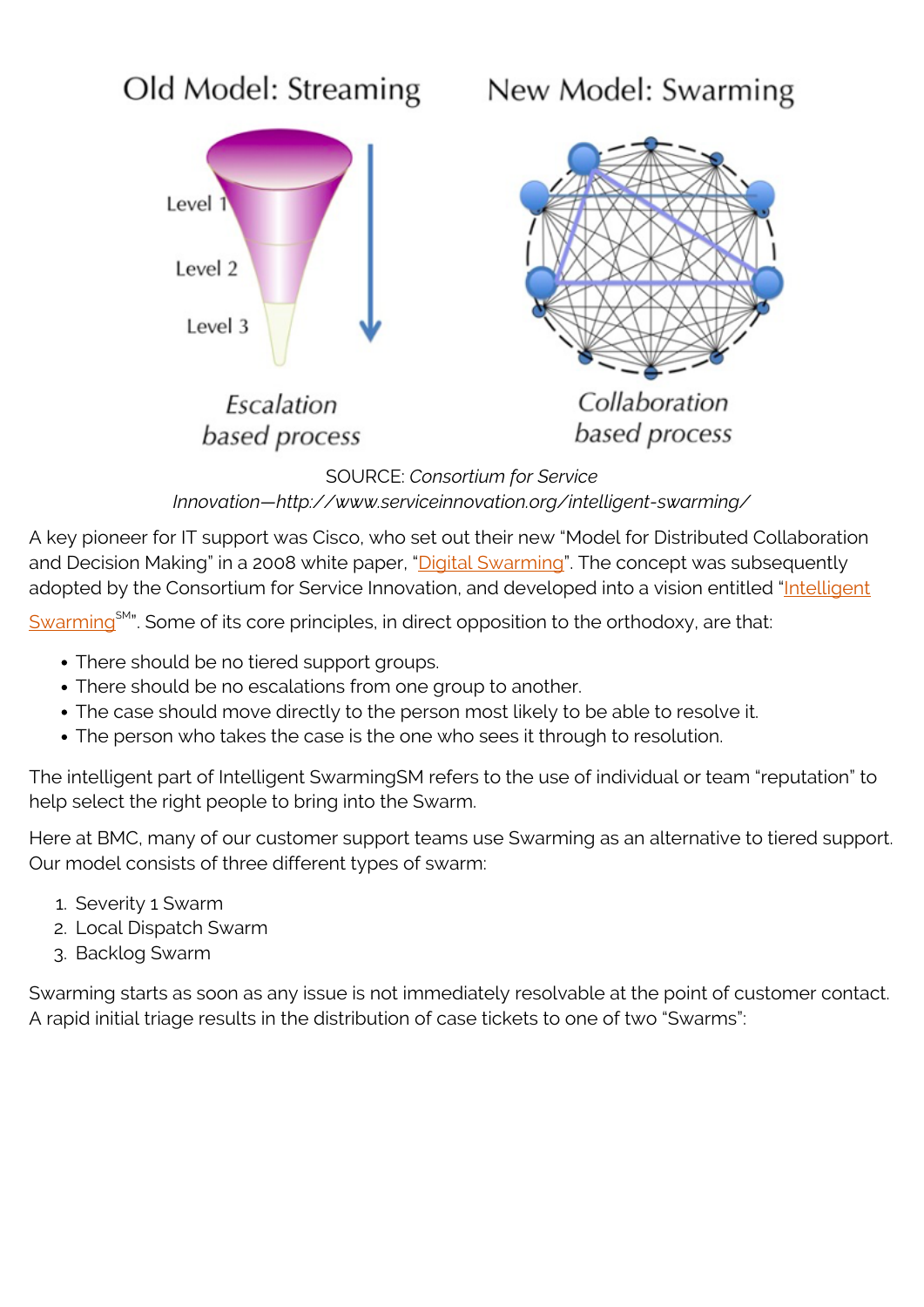

*Initial triage in some Swarm models*

Each "Swarm" is actually a small team, focused in near-real-time on the incoming flow of customer cases:

### **"Severity 1" Swarm**

Swarm lead Communications



**Other members** Research, coordinate, test

**Three agents**

working on a scheduled weekly rotation.

**Primary focus**: Provide immediate response, and resolve as soon as possible.

A Severity 1 swarm is focused on a very small percentage of issues which happen to be the most critical. Appropriate people are brought into the swarm to resolve severe cases as quickly as possible. This is not something unique to Swarming, being indistinguishable from a typical "major incident war room".

### **Local Dispatch Swarm**



**Experienced analyst** 



ess-experienced analyst

**Meet every**

#### **60–90 minutes Regional, product-line focused**

**Primary focus:** "Cherry pickers". What new tickets can be resolved immediately?

**Secondary:** Validation of tickets before assignment to product line support teams. Dispatch Swarming addresses a key shortcoming of tiered support: many cases can be solved extremely quickly by the right expert, but there is a delay in getting to them.